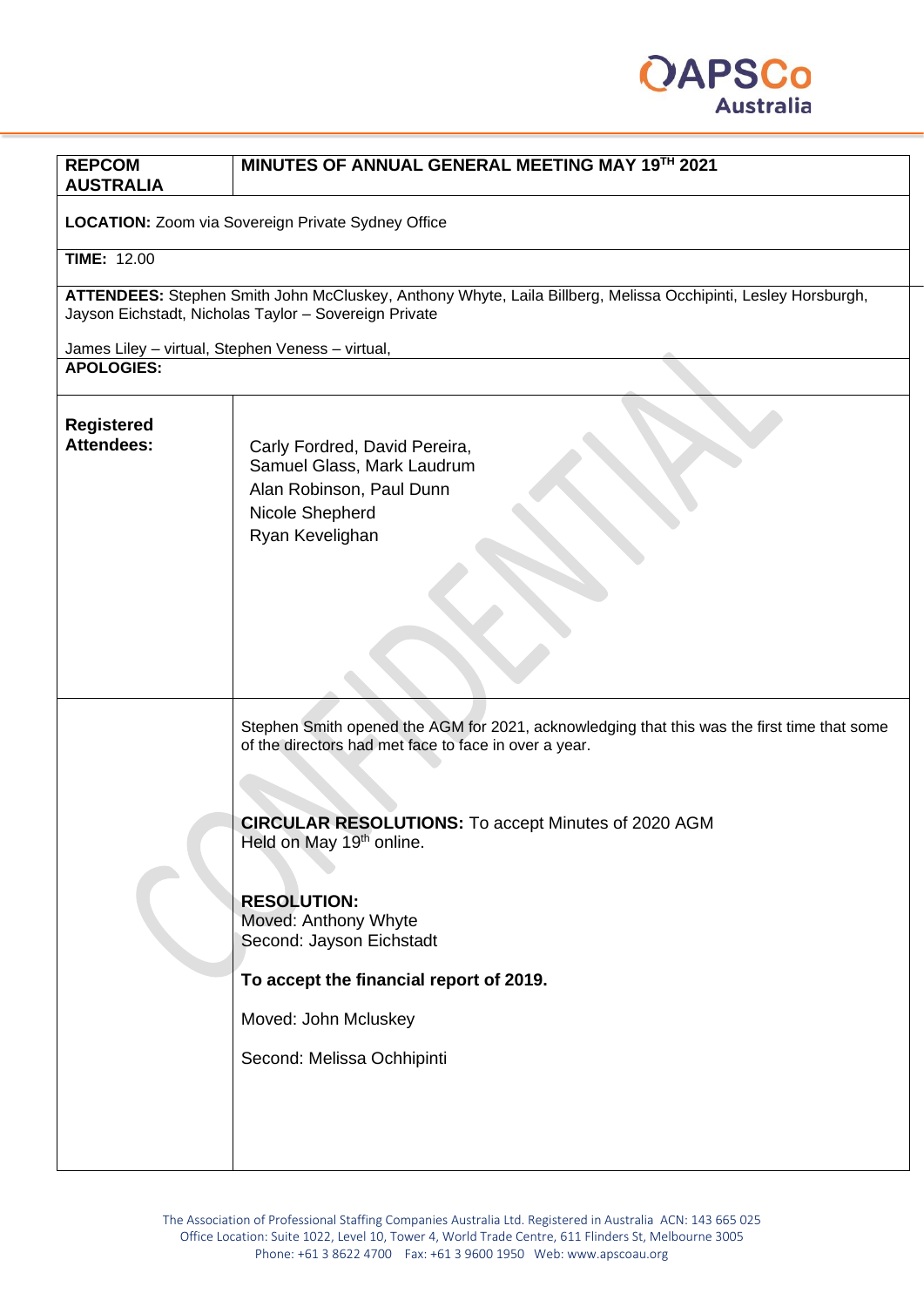

| <b>Financial Summary</b> | Nicholas Taylor of Sovereign Private ran through the full year financials.<br>Noting that the decline in income was largely due to the lack of government assistance<br>as previously received in 2020 and the lack of face-to-face event income.                                                                                                                                                                                                          |
|--------------------------|------------------------------------------------------------------------------------------------------------------------------------------------------------------------------------------------------------------------------------------------------------------------------------------------------------------------------------------------------------------------------------------------------------------------------------------------------------|
|                          | Some one-off costs were incurred due to the restructure of APSCo Australia team.                                                                                                                                                                                                                                                                                                                                                                           |
|                          | While the 2020 Global fee was paid, there remains an outstanding balance to be paid<br>for prior years.                                                                                                                                                                                                                                                                                                                                                    |
|                          |                                                                                                                                                                                                                                                                                                                                                                                                                                                            |
| <b>Chairs Report</b>     | Stephen Smith presented his Chairman's report.                                                                                                                                                                                                                                                                                                                                                                                                             |
|                          | Ss said he believed the team at APSCo excelled with online events and through this<br>channel built groups, workshops and webinars that reached out (and continue to reach<br>out) to APSCo members and affiliates. Bringing people together for meaningful<br>purpose and to provide the information that is required for navigating not only a covid<br>disrupted environment, but a legislative, financially disrupted market place.                    |
|                          | Through these channels APSCo, supported by our affiliate partner relationships were<br>providing tailored support and information on a self-serve basis specifically for those in<br>need, as legislation was practically changing week to week. Communication releases<br>around WHS, Tax affairs or at the more specific end, JobKeeper, we as an industry<br>were able to come to rely on APSCo to respond rapidly and concisely as demands<br>changed. |
|                          | APSCo board changes occurred in 2020 as it was an election year: We were pleased<br>to welcome new members to the board of Directors, specifically Melissa Occhipinti from<br>Paxus, Donna Alcock from the Manpower Group, Jayson Eichstadt from Medacs<br>Global and Cilla Arnold from Cox Purtell.                                                                                                                                                       |
|                          | Also Ant Whyte a returning director assumed the role of Vice Chair and I as a returning<br>director and previously Vice Chair was happy to accept the role of Chair.                                                                                                                                                                                                                                                                                       |
|                          | Thanks to retiring directors Jason Trevethick from Paxus (outgoing Director and Chair)<br>Bronwyn Murphy (outgoing Vice Chair) from Medacs and Nick Bacon for his long<br>standing service to both ITCRA and APSCo.                                                                                                                                                                                                                                        |
| <b>MD's Report</b>       | Lesley Horsburgh said while the Association launched into 2020 with some robust plans<br>for APSCo, the inevitable impact of COVID-19 saw a scale back on planned events,<br>withdraw the Annual Awards dinner and draw our attention toward Member retention<br>and giving value.                                                                                                                                                                         |
|                          | As the industry responded to the Pandemic we sought to provide our Members with as<br>much information as we could by leveraging the expertise of our Affiliate partnerships.                                                                                                                                                                                                                                                                              |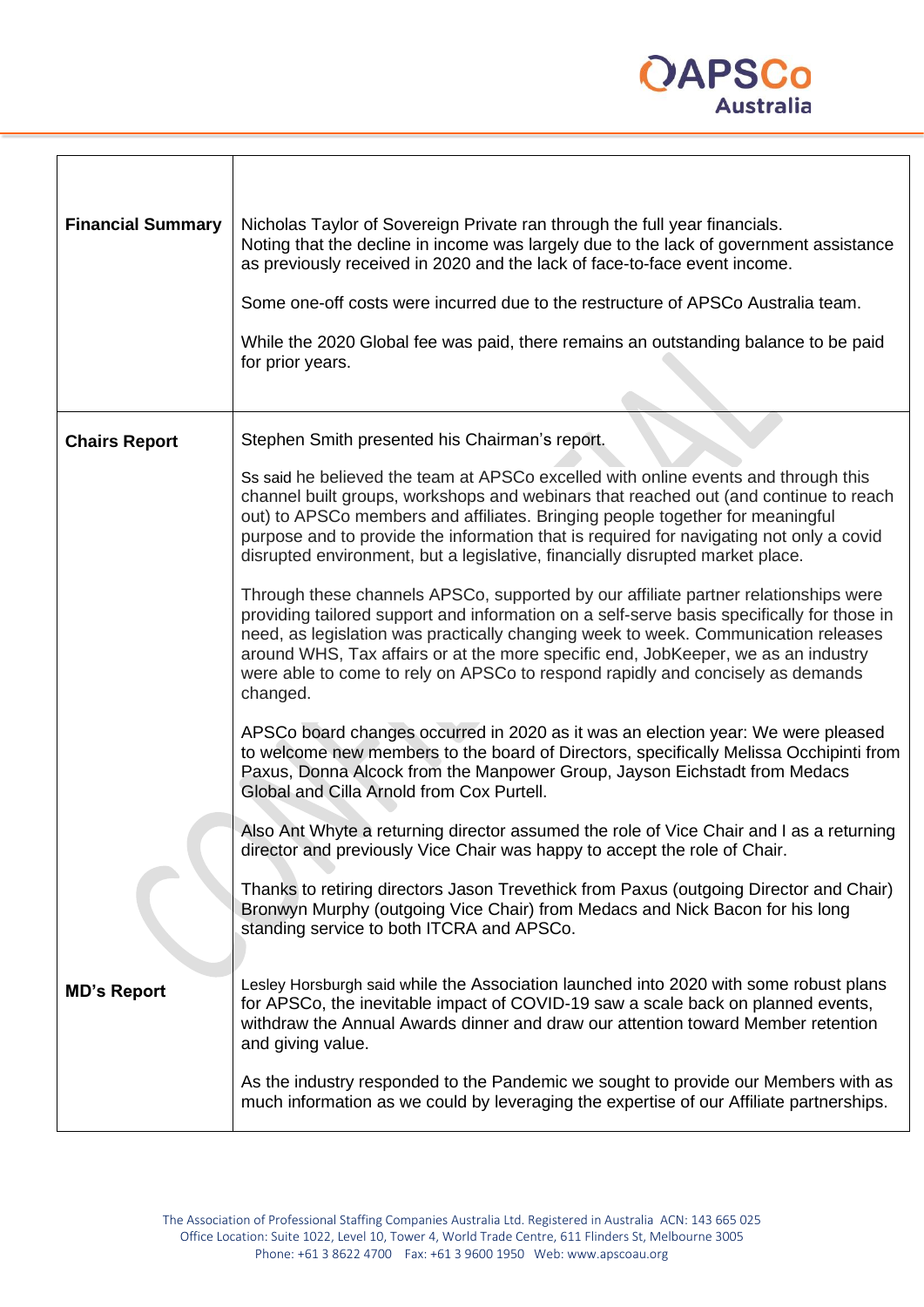

| The advice line was launched into a live weekly webinar format, aimed at giving<br>Members business critical information and an opportunity to ask questions to a range<br>of advisors across legal, finance, tax, WHS and business sectors.<br>We also launched our COVID resource hub for Members and continued to add<br>resources, checklists, guidelines and templates for Members as the year progressed.<br>Much of the year also focused on driving engagement and communicating to industry<br>the values of APSCo and the purpose of our Association. Our LinkedIn engagement<br>has increased by a staggering 400% and our referrals are beginning to bear fruit as our<br>brand builds in the market.                                                      |
|------------------------------------------------------------------------------------------------------------------------------------------------------------------------------------------------------------------------------------------------------------------------------------------------------------------------------------------------------------------------------------------------------------------------------------------------------------------------------------------------------------------------------------------------------------------------------------------------------------------------------------------------------------------------------------------------------------------------------------------------------------------------|
| <b>Membership</b><br>While we did lose some Members due to business closures and some consolidation<br>our retention remained at 89%. With many Members reducing staff headcount,<br>renewal income adjusted to reflect the market conditions. We moved in some instances<br>to assist Members with payment plans or flexible payment terms.                                                                                                                                                                                                                                                                                                                                                                                                                           |
| <b>Restructure</b><br>The year also gave us an opportunity to assess our company structure and ensure we<br>had the right people, systems and processes in place to shore up APSCo for the future.<br>As a result we restructured internal teams and invested in the hire of a Business<br>Development Manager to ensure the focus for 2021 is on growth. The changes deliver<br>a substantial saving across the year to APSCo as well as re-distributing headcount to<br>concentrate on growing Membership numbers.<br>Paul Ferris joined APSCo in November 2020 as Business Development Manager,<br>focusing on membership growth and retention across Full and Affiliate Members.<br>Our key sectors for growth are IT & Digital, Medical, Engineering and Finance. |
| <b>Awards</b><br>While the Annual Awards dinner did not proceed, it was important to continue with the<br>Awards process and take the opportunity to give a nod to the extraordinary<br>achievements that our Members and indeed the wider industry accomplished. We<br>therefore reshaped our Award categories to reflect the market conditions.                                                                                                                                                                                                                                                                                                                                                                                                                      |
| The cancellation on the Gala Dinner resulted in a loss of forecasted revenue. The<br>income generated from sponsorship for 2020 covered the costs of the Awards<br>campaign that was run both online and in print across the AHRI magazine.                                                                                                                                                                                                                                                                                                                                                                                                                                                                                                                            |
| <b>Member Survey</b><br>We concluded the year with a full Member survey to gauge how well we performed<br>during the year and to glean a strong sense of priorities for our Members in the coming<br>years.                                                                                                                                                                                                                                                                                                                                                                                                                                                                                                                                                            |
| With over 50% participation and an overall rating of 4.3 out of 5 LH said she was<br>delighted with the results.                                                                                                                                                                                                                                                                                                                                                                                                                                                                                                                                                                                                                                                       |
| Accept - LH Report - LB<br>Second: AW                                                                                                                                                                                                                                                                                                                                                                                                                                                                                                                                                                                                                                                                                                                                  |